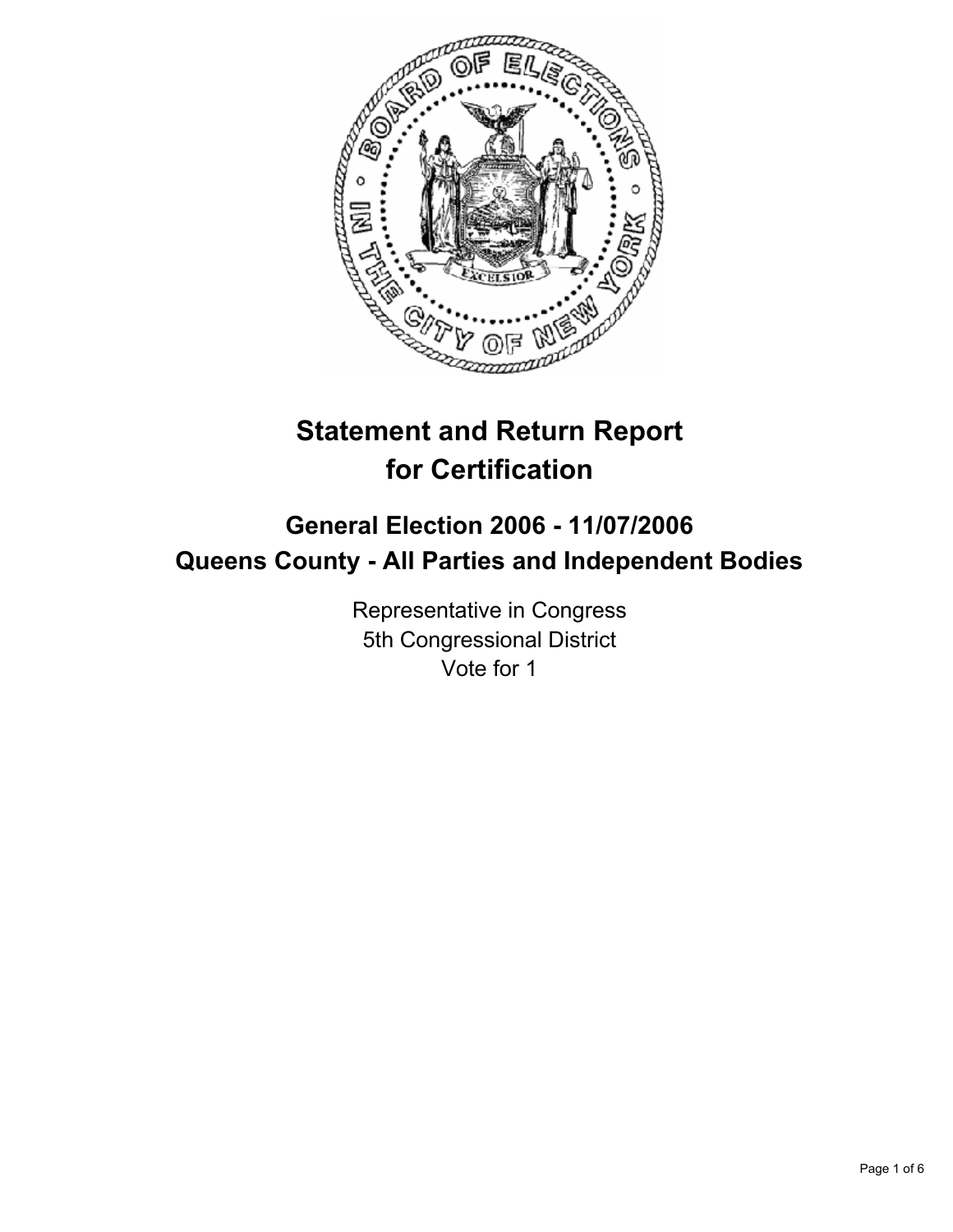

| PUBLIC COUNTER                            | 12,582 |  |
|-------------------------------------------|--------|--|
| <b>EMERGENCY</b>                          | 0      |  |
| ABSENTEE/MILITARY                         | 228    |  |
| <b>FEDERAL</b>                            | 62     |  |
| <b>AFFIDAVIT</b>                          | 158    |  |
| <b>Total Ballots</b>                      | 13,030 |  |
| <b>GARY L ACKERMAN (DEMOCRATIC)</b>       | 7,328  |  |
| <b>GARY L ACKERMAN (INDEPENDENCE)</b>     | 375    |  |
| <b>GARY L ACKERMAN (WORKING FAMILIES)</b> | 274    |  |
| DONALD DUCK (WRITE-IN)                    |        |  |
| <b>GEORGE PATAKI (WRITE-IN)</b>           |        |  |
| JOHN WAYNE (WRITE-IN)                     |        |  |
| MICKEY MOUSE (WRITE-IN)                   |        |  |
| <b>Total Votes</b>                        | 7,981  |  |
| Unrecorded                                | 5.049  |  |

#### **Assembly District 24**

| PUBLIC COUNTER                            | 15,794         |
|-------------------------------------------|----------------|
| <b>EMERGENCY</b>                          | 33             |
| ABSENTEE/MILITARY                         | 358            |
| <b>FEDERAL</b>                            | 71             |
| <b>AFFIDAVIT</b>                          | 158            |
| <b>Total Ballots</b>                      | 16,414         |
| <b>GARY L ACKERMAN (DEMOCRATIC)</b>       | 10,689         |
| <b>GARY L ACKERMAN (INDEPENDENCE)</b>     | 621            |
| <b>GARY L ACKERMAN (WORKING FAMILIES)</b> | 575            |
| KENNETH DELLEQUILLA (WRITE-IN)            |                |
| MARJORIE E. NOBLE (WRITE-IN)              |                |
| MARVIN STROBING (WRITE-IN)                |                |
| MICHAEL TRAGER (WRITE-IN)                 | $\overline{2}$ |
| MR. NO WAY (WRITE-IN)                     |                |
| <b>Total Votes</b>                        | 11,891         |
| Unrecorded                                | 4,523          |

| <b>PUBLIC COUNTER</b>                 | 5,746 |
|---------------------------------------|-------|
| <b>EMERGENCY</b>                      | 49    |
| ABSENTEE/MILITARY                     | 105   |
| <b>FEDERAL</b>                        | 32    |
| AFFIDAVIT                             | 50    |
| <b>Total Ballots</b>                  | 5,982 |
| <b>GARY L ACKERMAN (DEMOCRATIC)</b>   | 3,105 |
| <b>GARY L ACKERMAN (INDEPENDENCE)</b> | 248   |
| GARY L ACKERMAN (WORKING FAMILIES)    | 173   |
| <b>Total Votes</b>                    | 3,526 |
| Unrecorded                            | 2.456 |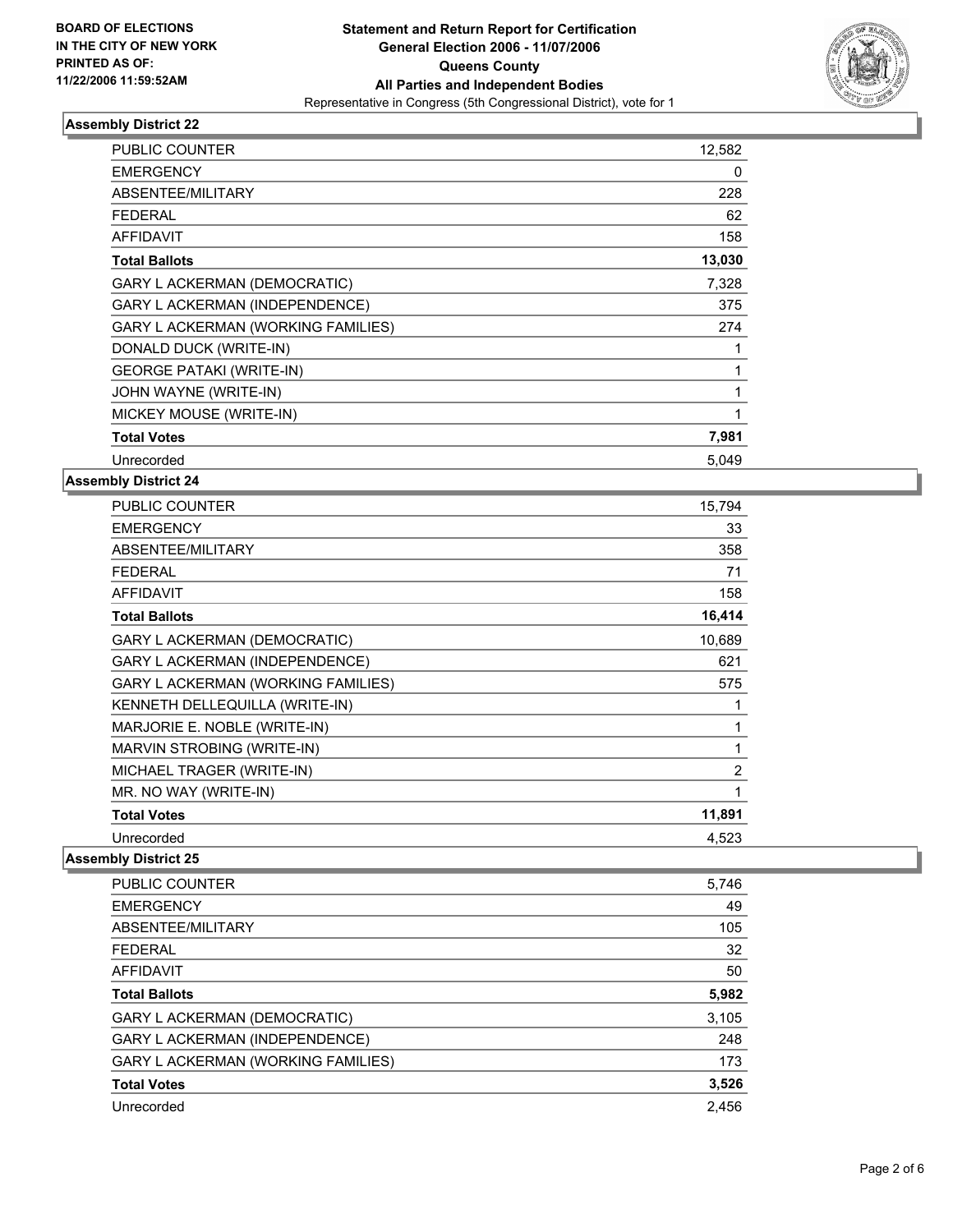

| PUBLIC COUNTER                      | 26,505 |
|-------------------------------------|--------|
| <b>EMERGENCY</b>                    | 19     |
| ABSENTEE/MILITARY                   | 746    |
| FEDERAL                             | 83     |
| <b>AFFIDAVIT</b>                    | 242    |
| <b>Total Ballots</b>                | 27,595 |
| <b>GARY L ACKERMAN (DEMOCRATIC)</b> | 16,214 |
| GARY L ACKERMAN (INDEPENDENCE)      | 1,096  |
| GARY L ACKERMAN (WORKING FAMILIES)  | 871    |
| JOHN LIU (WRITE-IN)                 | 3      |
| JOHN M DESIDERIO (WRITE-IN)         |        |
| PAUL CLAUS (WRITE-IN)               |        |
| <b>Total Votes</b>                  | 18,186 |
| Unrecorded                          | 9.409  |

**Assembly District 27**

| <b>PUBLIC COUNTER</b>                 | 398 |  |
|---------------------------------------|-----|--|
| <b>EMERGENCY</b>                      | 0   |  |
| ABSENTEE/MILITARY                     | 10  |  |
| <b>FEDERAL</b>                        | 2   |  |
| AFFIDAVIT                             | 0   |  |
| <b>Total Ballots</b>                  | 410 |  |
| <b>GARY L ACKERMAN (DEMOCRATIC)</b>   | 208 |  |
| <b>GARY L ACKERMAN (INDEPENDENCE)</b> | 21  |  |
| GARY L ACKERMAN (WORKING FAMILIES)    | 12  |  |
| <b>GRANT LALLY (WRITE-IN)</b>         |     |  |
| <b>Total Votes</b>                    | 242 |  |
| Unrecorded                            | 168 |  |

| PUBLIC COUNTER                     | 442 |
|------------------------------------|-----|
| <b>EMERGENCY</b>                   |     |
| ABSENTEE/MILITARY                  | 10  |
| <b>FEDERAL</b>                     |     |
| AFFIDAVIT                          | 9   |
| <b>Total Ballots</b>               | 462 |
| GARY L ACKERMAN (DEMOCRATIC)       | 291 |
| GARY L ACKERMAN (INDEPENDENCE)     | 9   |
| GARY L ACKERMAN (WORKING FAMILIES) | 4   |
| <b>Total Votes</b>                 | 304 |
| Unrecorded                         | 158 |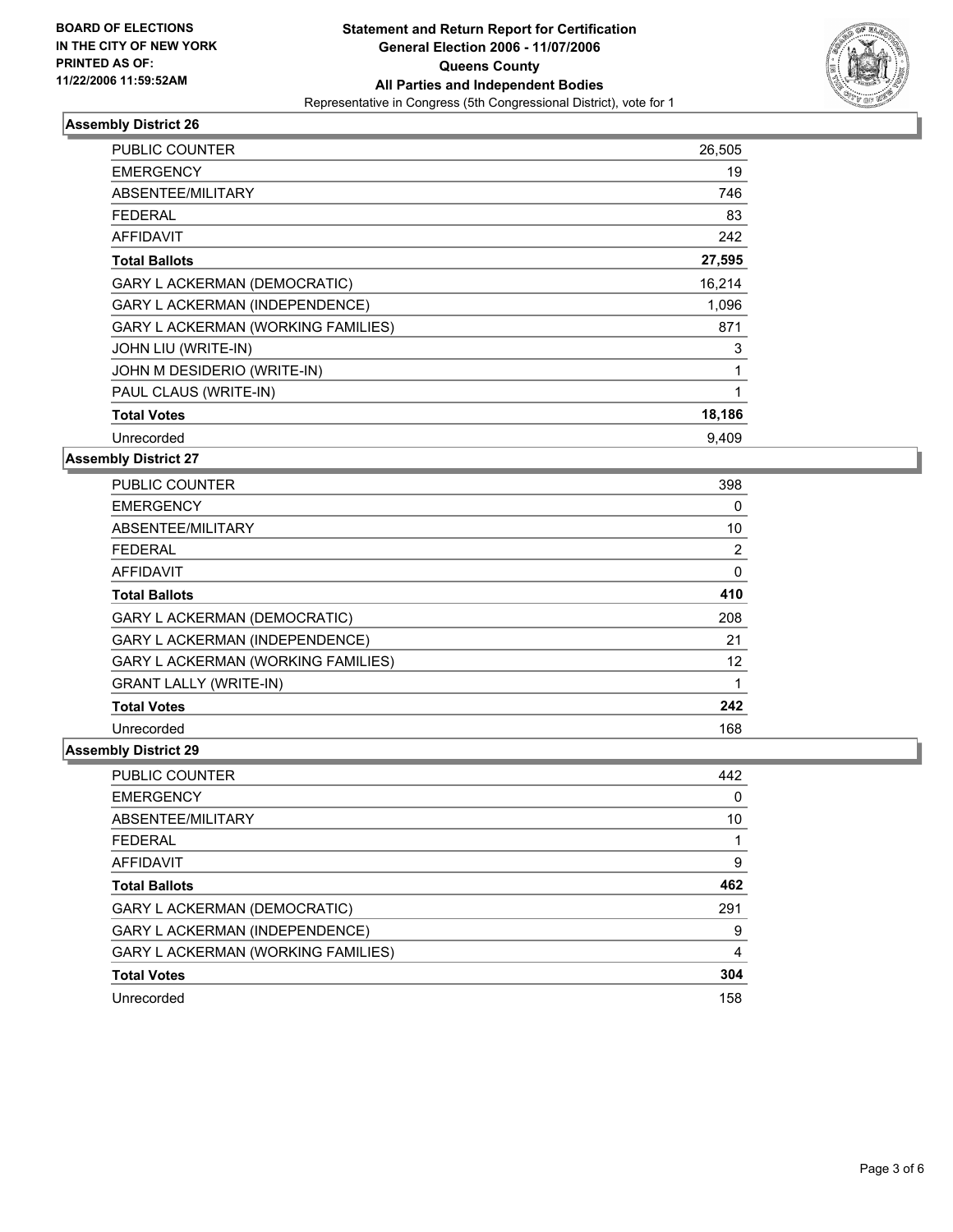

| <b>PUBLIC COUNTER</b>              | 297 |
|------------------------------------|-----|
| <b>EMERGENCY</b>                   |     |
| ABSENTEE/MILITARY                  | 3   |
| FEDERAL                            | 2   |
| <b>AFFIDAVIT</b>                   | 3   |
| <b>Total Ballots</b>               | 305 |
| GARY L ACKERMAN (DEMOCRATIC)       | 155 |
| GARY L ACKERMAN (INDEPENDENCE)     | 11  |
| GARY L ACKERMAN (WORKING FAMILIES) | 5   |
| <b>Total Votes</b>                 | 171 |
| Unrecorded                         | 134 |

#### **Assembly District 33**

| <b>PUBLIC COUNTER</b>                     | ◠ |
|-------------------------------------------|---|
| <b>EMERGENCY</b>                          |   |
| ABSENTEE/MILITARY                         |   |
| <b>FEDERAL</b>                            |   |
| AFFIDAVIT                                 |   |
| <b>Total Ballots</b>                      |   |
| GARY L ACKERMAN (DEMOCRATIC)              |   |
| GARY L ACKERMAN (INDEPENDENCE)            |   |
| <b>GARY L ACKERMAN (WORKING FAMILIES)</b> |   |
| <b>Total Votes</b>                        |   |
| Unrecorded                                |   |

| PUBLIC COUNTER                     | 1,058 |
|------------------------------------|-------|
| <b>EMERGENCY</b>                   |       |
| ABSENTEE/MILITARY                  | 8     |
| <b>FEDERAL</b>                     | 4     |
| <b>AFFIDAVIT</b>                   | 20    |
| <b>Total Ballots</b>               | 1,090 |
| GARY L ACKERMAN (DEMOCRATIC)       | 604   |
| GARY L ACKERMAN (INDEPENDENCE)     | 10    |
| GARY L ACKERMAN (WORKING FAMILIES) | 17    |
| <b>Total Votes</b>                 | 631   |
| Unrecorded                         | 459   |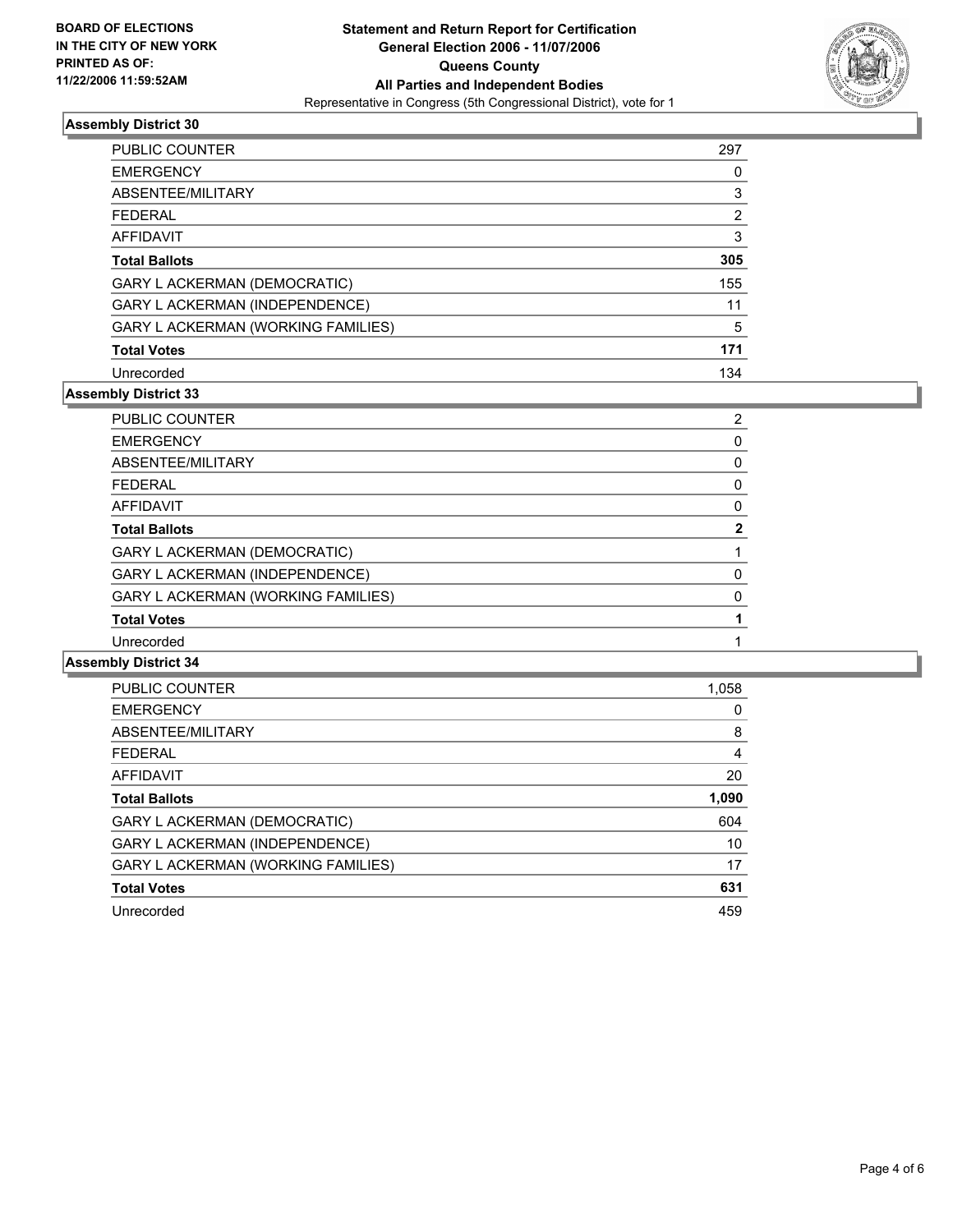

| PUBLIC COUNTER                            | 6,901 |
|-------------------------------------------|-------|
| <b>EMERGENCY</b>                          | 0     |
| ABSENTEE/MILITARY                         | 189   |
| <b>FEDERAL</b>                            | 31    |
| <b>AFFIDAVIT</b>                          | 105   |
| <b>Total Ballots</b>                      | 7,226 |
| GARY L ACKERMAN (DEMOCRATIC)              | 4,390 |
| GARY L ACKERMAN (INDEPENDENCE)            | 137   |
| <b>GARY L ACKERMAN (WORKING FAMILIES)</b> | 170   |
| <b>Total Votes</b>                        | 4,697 |
| Unrecorded                                | 2.529 |

| <b>PUBLIC COUNTER</b>                 | 4,850 |
|---------------------------------------|-------|
| <b>EMERGENCY</b>                      | 4     |
| ABSENTEE/MILITARY                     | 46    |
| FEDERAL                               | 19    |
| AFFIDAVIT                             | 70    |
| <b>Total Ballots</b>                  | 4,989 |
| <b>GARY L ACKERMAN (DEMOCRATIC)</b>   | 2,675 |
| <b>GARY L ACKERMAN (INDEPENDENCE)</b> | 61    |
| GARY L ACKERMAN (WORKING FAMILIES)    | 92    |
| FATHER JOHN (WRITE-IN)                |       |
| K.T. MC FARLAND (WRITE-IN)            |       |
| <b>Total Votes</b>                    | 2,830 |
| Unrecorded                            | 2.159 |